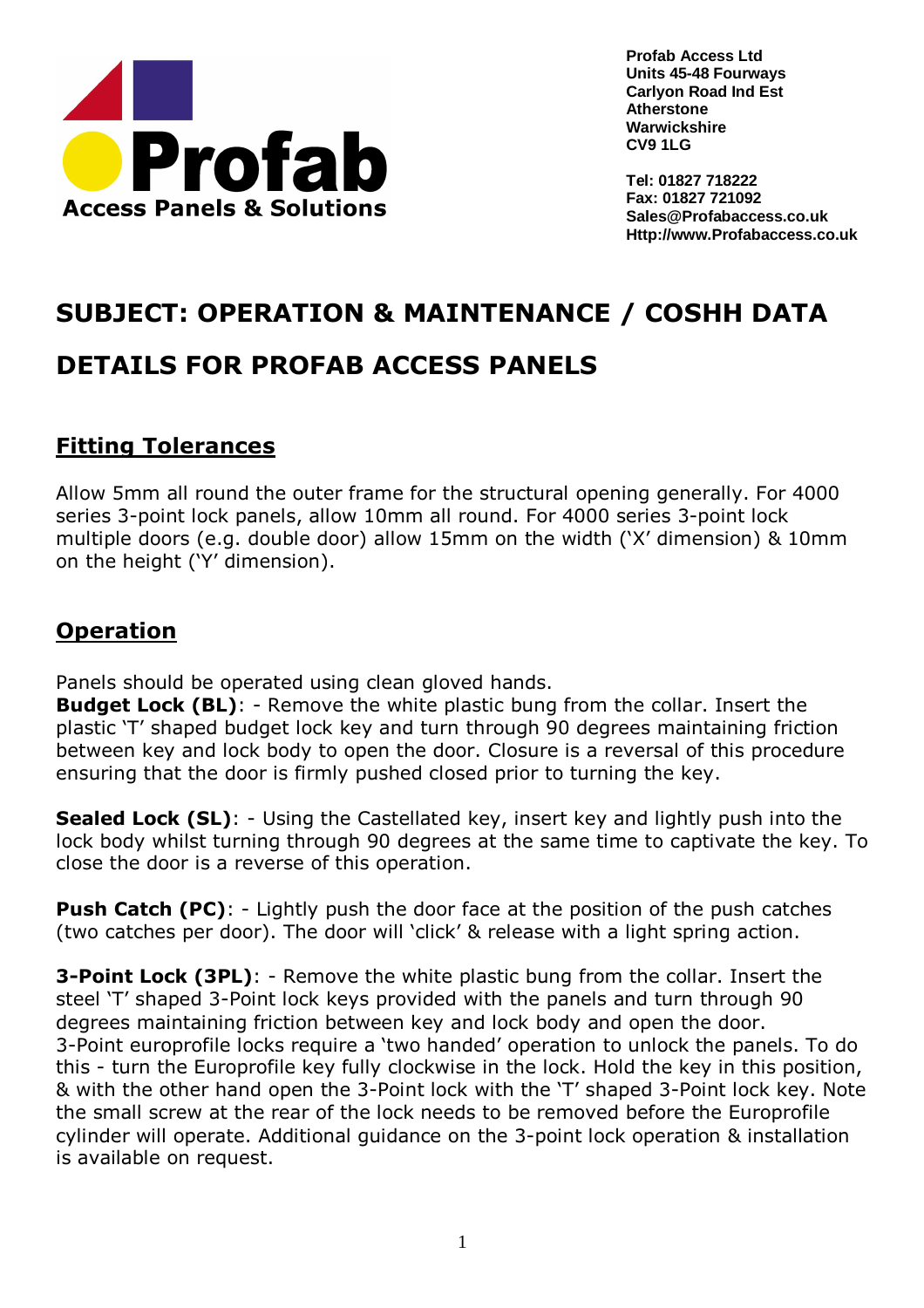

**Tel: 01827 718222 Fax: 01827 721092 Sales@Profabaccess.co.uk Http://www.Profabaccess.co.uk**

#### **Materials used**

- Doors & frames etc are manufactured from Zintec; which is mild steel sheet in various thicknesses, zinc galvanised to offer corrosion resistance.
- Various grade stainless steel sheet is also used at customer request for example external usage, or usage in wet areas & areas of high humidity.
- Some acoustic panels incorporate a Zintec & thin rubber membrane laminated sheet.
- Access panels are painted with a heat cured polyester powder coat finish, various colours & gloss levels are used.
- Fire rated & acoustic panels use additional gypsum sheet materials: -

GRG board (Class 'O', non combustible Glass Reinforced Gypsum)

- EN 520 Type 'A' plasterboard (e.g. Gyproc WallBoard)
- EN 520 Type 'F' plasterboard (e.g. Gyproc FireLine)
- EN 520 Type 'D' plasterboard (e.g. Gyproc SoundBloc)
- Fire rated & acoustic panels use additional rock mineral wool sheets within the door trays (e.g. Rockwool RW60)
- Full length hinged panels incorporate mild steel piano hinges manufactured in house to suit panel sizes. Adjustable cupboard type hinges are also used on certain panels. Additionally, some panels incorporate a basic 'pivot pin' hinge.
- Various door furniture is also used, for example mild steel budget locks, radial pin tumbler locks, plastic & steel concealed push catches, plastic, mild steel & cast aluminium keys for various locks. Plus miscellaneous nuts, bolts, fixings etc.

Note additional components or materials may be used for bespoke access panels depending on customer &/or performance requirements.

#### **Transportation**

Ensure the panels are protected from scratches & impacts during transportation. Profab access panels are not classed as hazardous for transportation.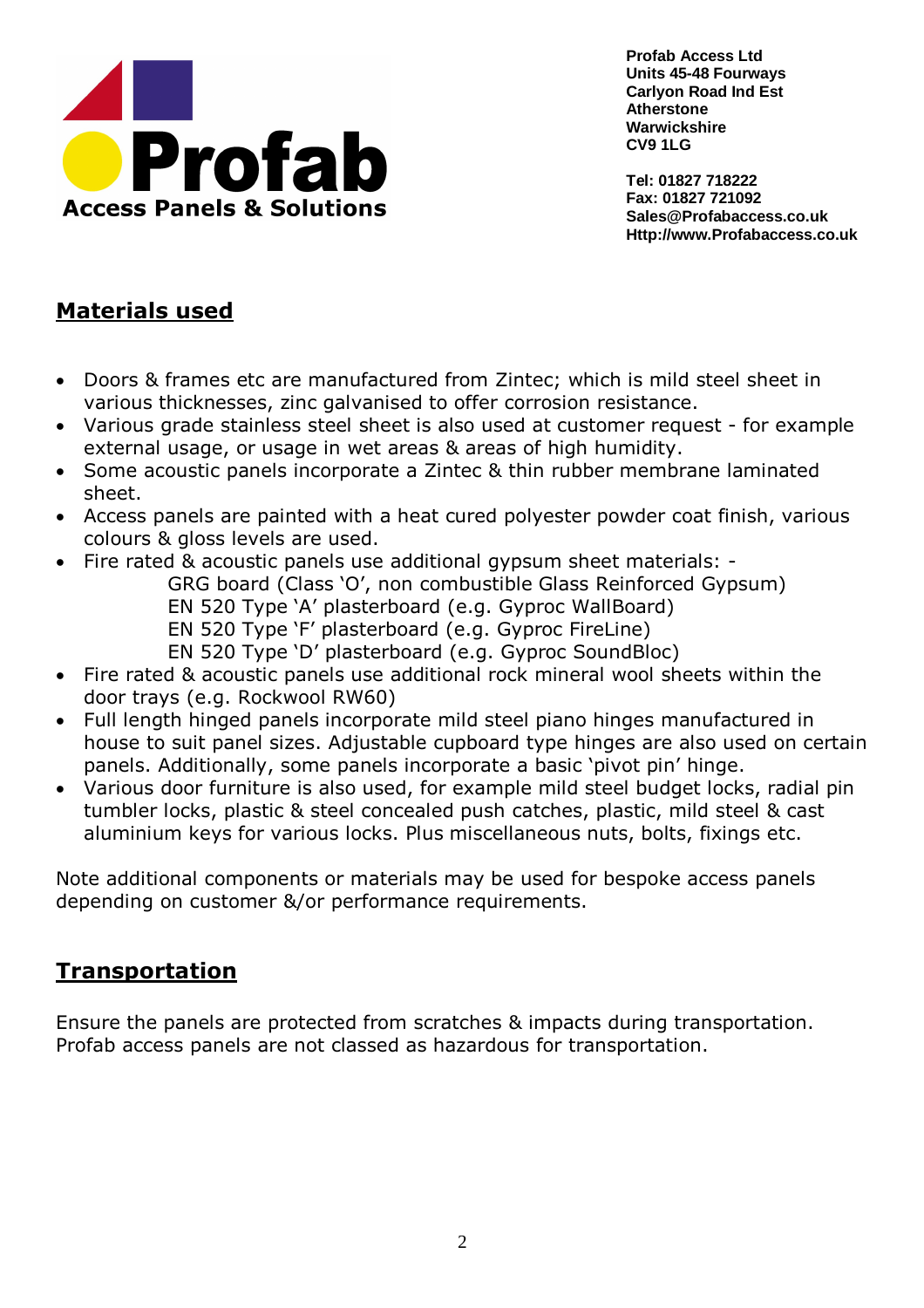

**Tel: 01827 718222 Fax: 01827 721092 Sales@Profabaccess.co.uk Http://www.Profabaccess.co.uk**

#### **General Storage**

- **Packaging:** The access panels are supplied with protective polystyrene &/or card & are wrapped with logoed clear shrink wrap. The access panels should be unsecured from the pallet one at a time. Small units are supplied with polystyrene corner blocks & the whole unit is shrink wrapped with logoed clear shrink wrap.
- **Storage:** The units can either be stacked horizontally or stood upright (Please note that individual pallets may not be stacked on top of each other). Trip hazards should be avoided. Packaging should be disposed of or recycled as soon as possible.
- **Site Transit:** It is preferable to store the units as close to the final location as possible, and to store panels within their packaging until they are required for installation. Mechanised or manually operated transport is the most preferable form of transit. If the units are being manually handled then see 'Health & Safety' below.

### **Maintenance**

Open the door as above. Ensure panel door is closing flush with the surrounding wall or ceiling area, and inspect any seals/gaskets for signs of damage or perforation. If the door is not closing flush, adjustment can be carried out on the following items to bring back the door to a true plane.

- **Locks:** Varies depending on lock type; generally needed are Phillips No.2 cross head screwdriver for Budget Locks & 3-Point Locks, or a Phillips No. 1 cross head screwdriver for Push Catches, and an adjustable spanner/grips for the nut at the rear of the Sealed Locks.
- **Hinges:** Varies depending on hinge type. Generally needed are Phillips No.2 cross head screwdriver for 7000, 8000 & 9000 series with cupboard type hinges, and 4000 series NFR or 1FR Budget Lock panels. Alternatively a 10mm spanner/socket for large 4000 series 1FR/2FR type riser access panels with 3-Point Locks.
- **Spare Parts:** Spare parts are generally kept in stock by Profab Access Ltd Tel: 01827 718222